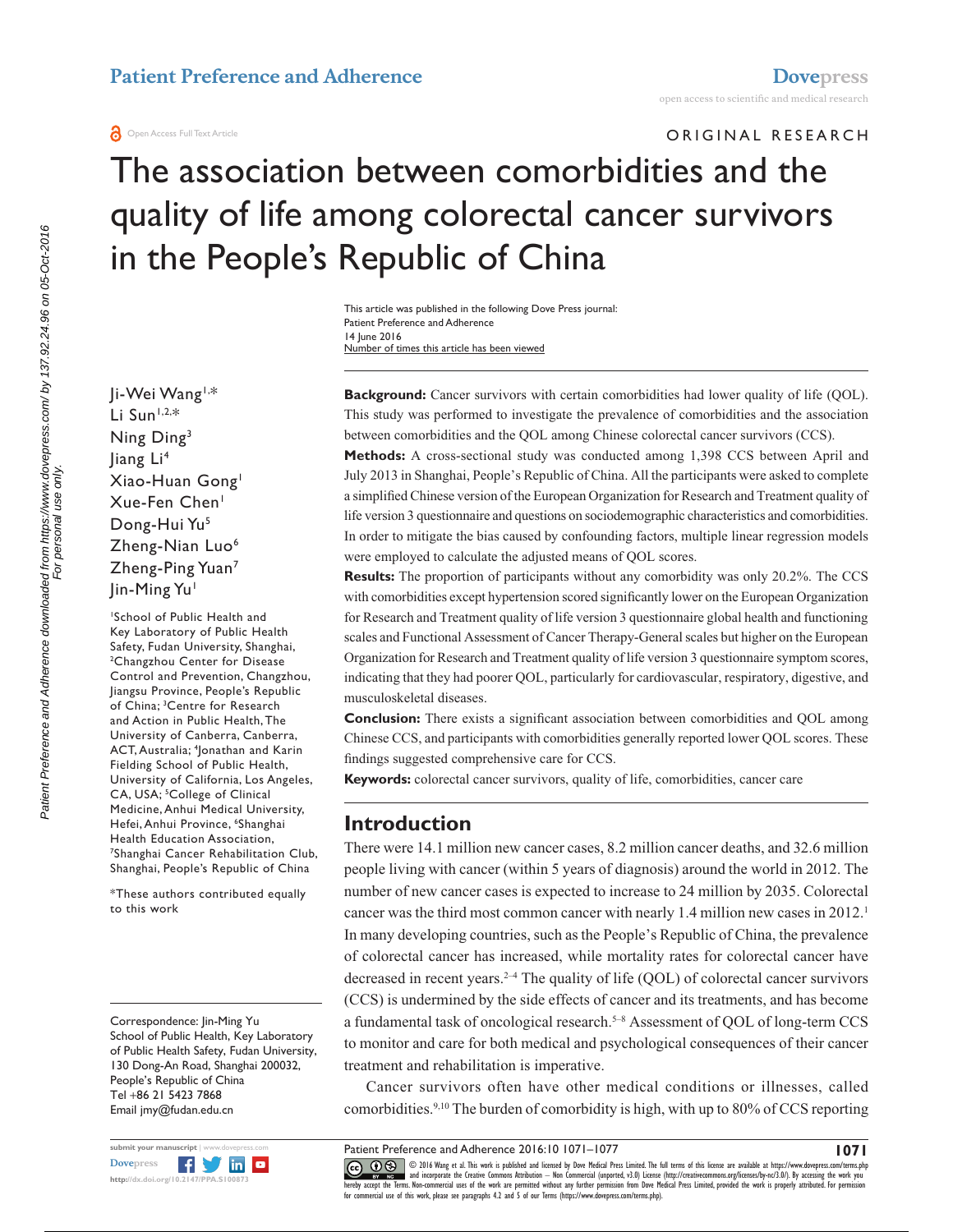at least one comorbidity.11,12 The most common comorbidities include cardiovascular diseases, musculoskeletal problems, lung or breathing problems, digestive diseases, diabetes mellitus, and depression.<sup>12–14</sup>

There are an increasing number of studies demonstrating that comorbidities have an additive impact on QOL among patients with several chronic diseases. For example, a higher number in comorbidities is associated with the deterioration of QOL,<sup>15-17</sup> and different comorbidities have different impacts on OOL.<sup>18-20</sup> And, several studies also found that comorbidities were associated with poorer QOL among cancer patients in countries other than the People's Republic of China.21,22 Despite the prevalence and burden of colorectal cancer in patients, to our knowledge there is little information regarding the associations between comorbidities and QOL among CCS. This is particularly true for CCS who have survived beyond the initial treatment period. QOL information on CCS is important if one wishes to evaluate the impact of the disease and its treatments beyond survival, and to understand how QOL is influenced by comorbidities. Understanding these factors can help the medical providers to better identify those who may be at greater risk of diminished functioning and improve targeted delivery of cancer management programs.

In this study, we investigated the prevalence of comorbidities in CCS and assessed whether comorbidities were negatively associated with QOL among CCS in the People's Republic of China. A better understanding of the association between comorbidities and QOL among CCS forms the basis for improving their cancer care and QOL.

# **Methods Recruitments**

Patient Preference and Adherence downloaded from https://www.dovepress.com/ by 137.92.24.96 on 05-Oct-2016<br>For personal use only Patient Preference and Adherence downloaded from https://www.dovepress.com/ by 137.92.24.96 on 05-Oct-2016 For personal use only.

Between April and July 2013, participants were recruited from 17 multicommunity cancer rehabilitation centers, all of which were affiliated to Shanghai Cancer Rehabilitation Club (SCRC), Shanghai, People's Republic of China, a nongovernment organization serving cancer survivors exclusively. This self-help support group aiming at improving the survivors' QOL regularly offers rehabilitation activities, including physical exercise, relaxation training, counseling, psychotherapy, and a variety of leisure activities.23 The criteria for study enrollment are: 1) being clinically diagnosed with primary colorectal cancer; 2) being able to read, write, and speak in Chinese; and 3) volunteering to participate in this study. A total of 2,102 CCS had registered in the SCRC by the end of 2012. All members of the SCRC who intended to continue to participate in the SCRC were required to register annually, including both former and new members. The survey invitations were sent through short text messages and/or phone calls to all the 2,102 CCS. Among all these CCS, 169 were unable to be reached because of death, migration, or refusing to respond; 554 failed to participate in the survey either because they had no time or because their health status or literacy ability was too poor. Finally, 1,398 participated in this survey and formed our final sample. Ethical approval to conduct this study was granted by the Medical Research Ethics Committee of the School of Public Health, Fudan University (protocol number RB #2013-04-0450). A written informed consent was obtained from each participant.

## **Instruments**

#### Demographic characteristics

The demographic characteristics included age, sex, body mass index, years since diagnosis, marital status, the highest educational level achieved, and monthly household income per capita.

#### **Comorbidities**

Participants were asked to indicate either "yes" or "no" on a list of comorbidities, including hypertension; diabetes mellitus; and cardiovascular, respiratory, digestive, and musculoskeletal diseases.

#### QOL measurements

The QOL was measured by the simplified Chinese version of the European Organization for Research and Treatment quality of life version 3 questionnaire (EORTC QLQ-C30).<sup>24</sup> The EORTC QLQ-C30 core questionnaire contains five functional scales (physical, role, cognitive, emotional, and social), three symptom scales (fatigue, pain, and nausea and vomiting), a global health scale, a number of single items assessing additional symptoms commonly reported by cancer patients (dyspnea, appetite loss, insomnia, constipation, and diarrhea), and the financial impact of the disease. For most items, four response categories from 1 (not at all) to 4 (very much) are employed; two items (overall health and overall QOL) have response categories ranging from 1 to 7. The scoring systems are organized such that a high scale score represents a higher response level. Thus, a high score for a functional scale, the global health status, or overall QOL represents a high or healthy status or a high QOL; however, a high score for the symptom scales represents a high level of symptomatology or problems. The scoring of the EORTC QLQ-C30 items was performed according to the EORTC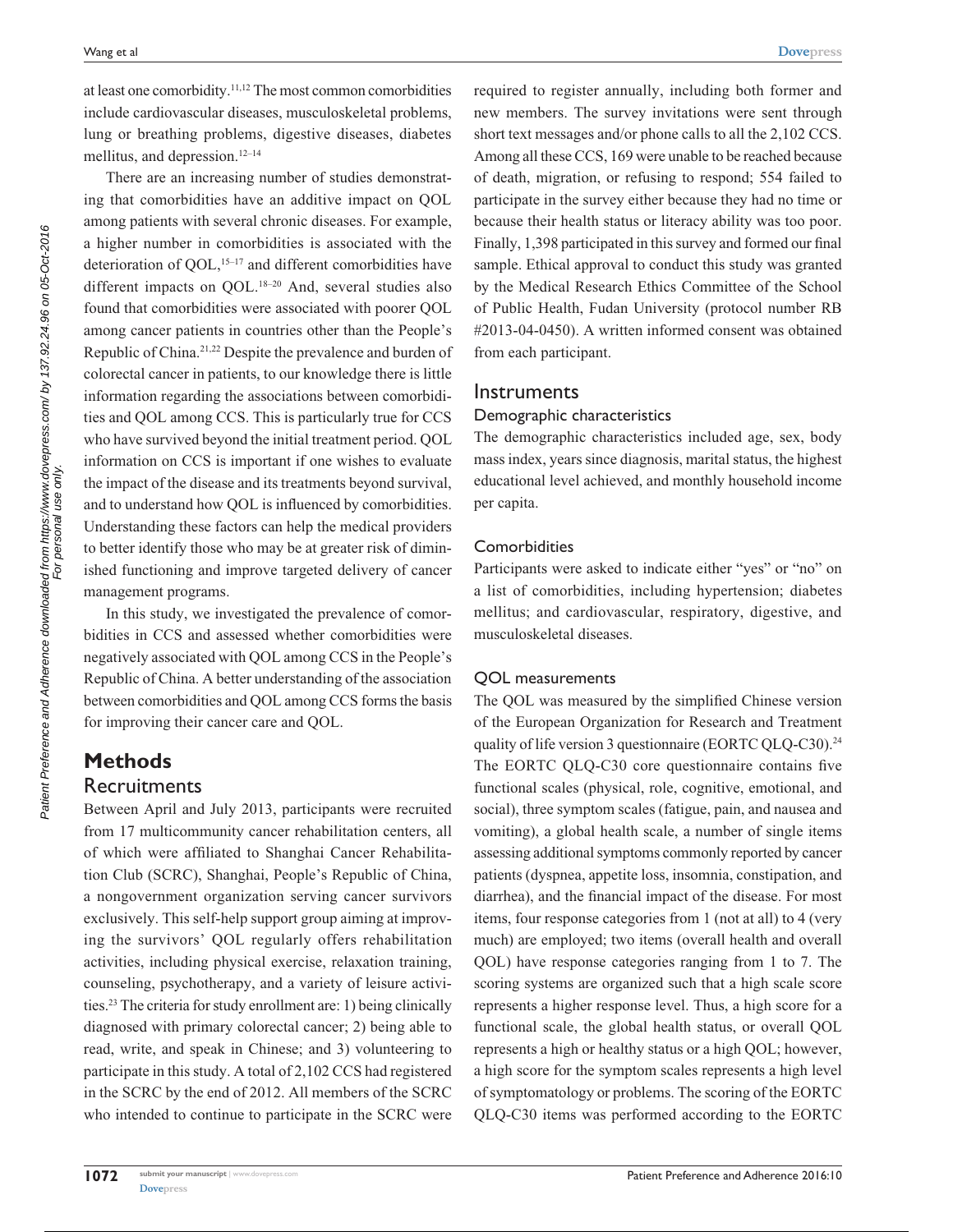scoring manual. In this study, the raw EORTC QLQ-C30 scores were transformed to scores ranging from 0 to 100.<sup>25</sup>

EORTC QLQ-C30 scales have shown good reliability in several different language versions as well as in simplified Chinese versions.26–29 In a study among Chinese cancer patients in which the reliabilities (as measured by Cronbach's alpha) of the scales were assessed on the first and second day of their being hospitalized, the results indicated that the alpha coefficients for all domains were  $>0.7$ , except for cognitive functioning (0.49). The test–retest reliability coefficients for most domains were  $>0.80$ , except for appetite loss (0.77) and diarrhea (0.75).29

## Statistical analysis

Standard statistical methods were used to examine potential differences in covariates by one-way analysis of variance for continuous variables followed by Bonferroni post hoc tests. Comorbidity was defined in the statistical analyses as a dichotomous variable (yes/no). Multiple linear regression models were used to compute regression coefficients  $(\beta)$  and associated 95% confidence intervals as estimates of the mean difference of QOL scores associated with the presence or absence of comorbidities, adjusting for potential confounding variables. The following potentially confounding variables were included in all regression models: age (continuous), body mass index (continuous), years since diagnosis (continuous), household income (continuous), education (less than junior high school, junior high school, or above junior high school), and current marital status (married/living with partner or divorced/widowed/separated/single). Tests for trend were performed by entering the categorical variables as continuous parameters in the model. Linear regression was applied to each of the variables measured in EORTC QLQ-C30. Comorbidity and other diseases (hypertension, diabetes mellitus, etc.) were not included in one model. Statistical tests were based on a two-tailed probability with a significance level of 0.05. Statistical analyses were performed using the Statistical Package for the Social Sciences for Windows (Version 21.0; IBM Corporation, Armonk, NY, USA).

## **Results**

## The characteristics of the study sample

The sociodemographic characteristics of the 1,398 participants (670 males and 728 females) and the prevalence of comorbidities in CCS are summarized in Table 1. The mean age was 64.5 years and average years since diagnosis were 8.6 years. Only one-fifth (20.2%) of CCS reported no comorbidities. The most common comorbidity among CCS was

**Table 1** Summary statistics of 1,398 colorectal cancer survivors

| Variables                                 | Number (%)   |
|-------------------------------------------|--------------|
| Age (years)                               |              |
| $<$ 50                                    | 45 (3.2)     |
| 50-59                                     | 343 (24.5)   |
| $60 - 69$                                 | 649 (46.4)   |
| $\geq 70$                                 | 361 (25.8)   |
| Sex                                       |              |
| Male                                      | 670 (47.9)   |
| Female                                    | 728 (52.1)   |
| Body mass index (BMI, kg/m <sup>2</sup> ) |              |
| $<$ 18.5                                  | 169(12.1)    |
| $\le$ 18- $<$ 25                          | 735 (52.6)   |
| $\leq$ 25– $<$ 30                         | 366 (26.2)   |
| $\geq$ 30                                 | 128(9.2)     |
| Years since diagnosis                     | $8.6 + 7.0$  |
| Marital status                            |              |
| Divorced/widowed/separated/single         | 158(11.3)    |
| Married/with partner                      | 1,240 (88.7) |
| Education                                 |              |
| Primary school                            | 144(10.3)    |
| Middle school or vocational school        | 1,005(71.9)  |
| Junior college or above                   | 249 (17.8)   |
| Monthly household income per capita (¥)   |              |
| <b>Under 2,000</b>                        | 348 (24.9)   |
| 2,000-4,000                               | 805 (57.6)   |
| Over 4,000                                | 245 (17.5)   |
| Number of comorbidities                   |              |
| 0                                         | 283 (20.2)   |
| I                                         | 311(22.2)    |
| 2                                         | 277 (19.8)   |
| $\geq$ 3                                  | 527 (37.7)   |
| Comorbidities                             |              |
| Hypertension                              | 538 (38.5)   |
| <b>Diabetes</b>                           | 250 (17.9)   |
| Cardiovascular                            | 360 (25.8)   |
| Respiratory diseases                      | 169(12.1)    |
| Digestive diseases                        | 723 (51.7)   |
| Musculoskeletal diseases                  | 409 (29.3)   |

digestive diseases (51.7%). Other comorbidities are listed according to their prevalence as follows: hypertension (38.5%), diabetes mellitus (17.9%), heart and cardiovascular diseases (25.8%), respiratory diseases (12.1%), and musculoskeletal diseases (29.3%).

# The association between comorbidities and adjusted scores of QOL

The association between comorbidities and adjusted scores of QOL is presented in Table 2. The results of multiple linear regression models showed that the participants with self-reported comorbidities generally reported lower scores for most EORTC QLQ-C30 scales when compared to the participants without these comorbidities. The influences of heart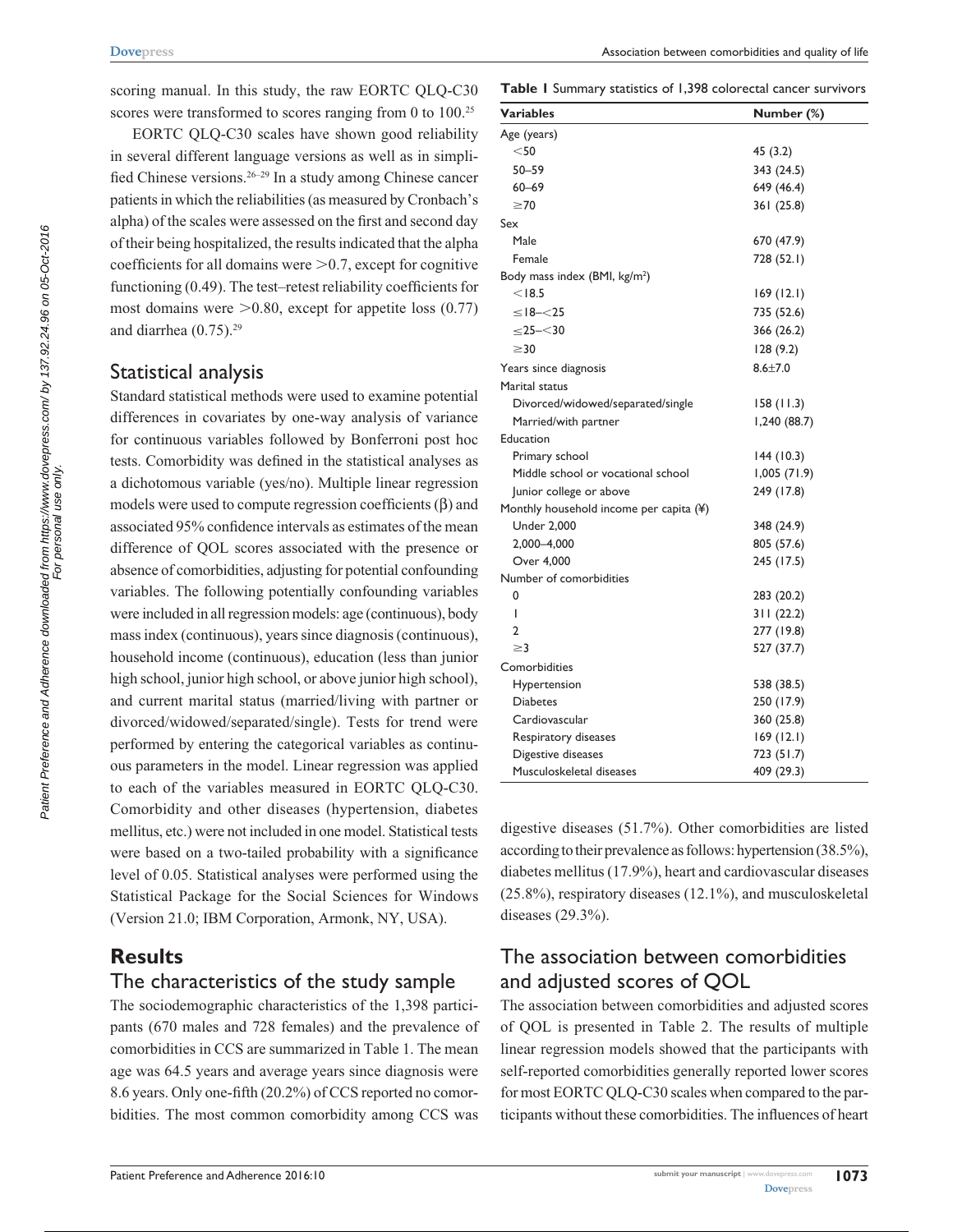| ֧֖֧֧֧֧֧֧֧֧֧֧֧֪֪֧֚֚֚֚֚֚֚֚֚֚֚֚֚֚֚֚֚֚֚֚֚֚֚֚֚֚֚֚֚֝֝֓֝֓֝֬֝֓֓֝֬֝֬֝֬֓֝֬֝֬<br>)<br>)<br>)<br>)<br>)<br>こうせい こうこうこう アクトラング<br> <br> <br> <br> <br> <br>i<br>Secon<br>į<br>.<br>.<br>.<br>.<br>֧֧֚֚֚֝֝<br>֧֪֚֚֚֚֚֝֝֝֝<br>֧֖֚֚֚֚֚֚֝֝֝֝֝ <b>֚</b><br><br>a ana hahan.<br>Patient |
|----------------------------------------------------------------------------------------------------------------------------------------------------------------------------------------------------------------------------------------------------------------------|
|----------------------------------------------------------------------------------------------------------------------------------------------------------------------------------------------------------------------------------------------------------------------|

Table 2 The association between comorbidities and adjusted scores of QOL among colorectal cancer patients **Table 2** The association between comorbidities and adjusted scores of QOL among colorectal cancer patients

|   | (without comorbidity, $n=283$ ) (without HPT, $n=860$ )<br>With Comorbidity, n=1,115                                                                                                                                           | With HPT, n=538 | With DM, n=250             | With HD, n=360              | (without DM, n=1,148) (without HD, n=1,038) (without RD, n=1,229) (without DD, n=675) (without MD, n=989)<br>With RD, $n=169$ | With DD, n=723              | With MD, n=409            |
|---|--------------------------------------------------------------------------------------------------------------------------------------------------------------------------------------------------------------------------------|-----------------|----------------------------|-----------------------------|-------------------------------------------------------------------------------------------------------------------------------|-----------------------------|---------------------------|
|   | EORTC QLQ-C30                                                                                                                                                                                                                  |                 |                            |                             |                                                                                                                               |                             |                           |
| 눈 | $-4.6(81.9)$ ***                                                                                                                                                                                                               | $-1.4(81.9)$    | $-2.9(80.4)$ *             | $-6.1(78.1)$ <sup>***</sup> | $-8.4$ (75.3)***                                                                                                              | $-4.3(80.8)$ ***            | $-7.6$ $(77.4)$ ***       |
|   | $-3.7(89.0)*$                                                                                                                                                                                                                  | $-1.0(89.1)$    | $-2.7(87.5)$               | $-5.5(85.5)$ ***            | $-5.7(84.7)$ **                                                                                                               | $-3.7(88.0)$ **             | $-5.1(86.1)***$           |
|   | $-5.6(84.5)$ ***                                                                                                                                                                                                               | $-2.1(84.2)$    | $-3.6(82.6)$ *             | $-6.0(81.0)$ ****           | $-11.4(75.5)$ ***                                                                                                             | $-4.4(83.6)$ ***            | $-6.9(80.7)$ ***          |
|   | $-5.8(78.5)$ ***                                                                                                                                                                                                               | $-0.9(79.0)$    | $-3.9(76.4)$ **            | $-6.7(74.5)$ ***            | $-10.2(70.6)$ ***                                                                                                             | $-5.1(77.3)$ ***            | $-8.7$ $(73.5)$ ***       |
|   | $-5.9(77.5)$ <sup>**</sup>                                                                                                                                                                                                     | $-0.2(78.5)$    | $-2.3(76.8)$               | $-6.6(73.6)$ ***            | $-15.1(65.3)$ ***                                                                                                             | $-6.8(75.6)$ ***            | $-8.6$ $(72.6)$ ***       |
|   | $-7.1(60.6)$ **                                                                                                                                                                                                                | $-5.3(58.7)$ ** | $-4.6$ (58.3) <sup>*</sup> | $-9.2$ (55.0)****           | $-16.5(47.5)$ ***                                                                                                             | $-5.9(59.3)***$             | $-8.2(56.2)$ ***          |
|   | $11.0(29.8)$ ***                                                                                                                                                                                                               | $-5(28.7)$      | $5.0(31.8)$ <sup>**</sup>  | $8.1(33.9)$ ***             | 14.0(1.04)                                                                                                                    | $8.8(31.7)$ ***             | $8.6(33.8)$ ***           |
|   | 1.1(3.2)                                                                                                                                                                                                                       | 0.3(3.2)        | 1.6(4.3)                   | 1.3(4.0)                    | 5.0 $(7.4)$ ***                                                                                                               | 1.0(3.5)                    | .4(4.0)                   |
|   | 7.8 $(17.4)$ ***                                                                                                                                                                                                               | 1.7(17.0)       | 4.1 $(19.2)$ **            | 9.3 $(23.0)$ ***            | $(2.0 (26.5)$ ***                                                                                                             | 5.3 (18.3)***               | $(3.7 (25.5)$ ***         |
|   | $6.3(15.8)***$                                                                                                                                                                                                                 | $3.0(16.5)$ *   | 2.7(16.8)                  | 8.9 $(21.4)$ ***            | $16.3(29.0)$ ***                                                                                                              | 4.6 $(16.7)$ ***            | 7.6 $(20.0)$ ***          |
|   | $4.5(18.7)$ *                                                                                                                                                                                                                  | 0.5(18.2)       | 2.4(19.8)                  | 4.8 $(21.5)$ <sup>**</sup>  | $8.0(24.9)$ <sup>***</sup>                                                                                                    | 6.3 $(20.7)$ ***            | $5.9(22.0)$ <sup>**</sup> |
|   | $3.4(10.9)*$                                                                                                                                                                                                                   | 1.7(11.3)       | $3.1(12.8)$ *              | $5.6(14.5)$ ***             | $9.1(18.3)$ ***                                                                                                               | 3.2 $(11.7)$ <sup>***</sup> | $6.4(14.7)$ ***           |
|   | $8.0(15.8)***$                                                                                                                                                                                                                 | 0.2(14.5)       | 2.3(16.2)                  | $3.7(17.1)$ *               | 7.5 (20.9)**                                                                                                                  | 7.7 (17.8)****              | $5.7(18.3)$ ***           |
|   | 5.6 $(12.7)$ <sup>**</sup>                                                                                                                                                                                                     | $2.9(13.4)$ *   | $3.6(14.5)$ *              | $5.4(15.7)$ ***             | $0.9(21.2)$ ***                                                                                                               | $6.0(14.3)$ ***             | 4.4 $(14.7)$ **           |
|   | 4.3 (30.4)                                                                                                                                                                                                                     | 0.7(30.0)       | .3(30.7)                   | $4.6(33.1)^*$               | $2.2(40.3)$ ***                                                                                                               | $4.7(31.7)$ *               | $7.1(34.6)***$            |
|   | Notes: *P<0.05, **P<0.01, **P<0.001. Data presented as difference in mean score of QOL between CCS with and without comorbidities (mean score of QOL among CCS without comorbidities). Multiple linear regression, adjusted    |                 |                            |                             |                                                                                                                               |                             |                           |
|   | for influence of sex, age, BMI, education, household income, time after diagnosis.                                                                                                                                             |                 |                            |                             |                                                                                                                               |                             |                           |
|   | Abbreviations: AP, appetite loss; BMI, body mass index; CCS, colorectal cancer survivors; CF, cognitive functioning; CO, constipation; DD, digestive diseases; DI, diarrhea; DM, diabetes mellitus; DY, dyspnea; EF, emotional |                 |                            |                             |                                                                                                                               |                             |                           |

Abbreviations: AP, appetie loss; BMI, body mass index; CCS, colorectal cancer survivors; CF, cognitive functioning; CO, constipation; DD, digestive diseases; DI, diarhea; DM, diabetes mellitus; DY, dyspnea; EF, emotional f EORTC QLQ-C30, European Organization for Research and Treatment quality of life version 3 questionnaire; F.A, fatigue; F.I, financial difficulties; HD, heart and cardiovascular diseases; HPT, hypertension; MD, musculoskele NV, nausea and vomiting; PA, pain; PF, physical functioning; QL, global health; QOL, quality of life; RD, respiratory diseases; RF, role functioning; SF, social functioning; SL, insomnia.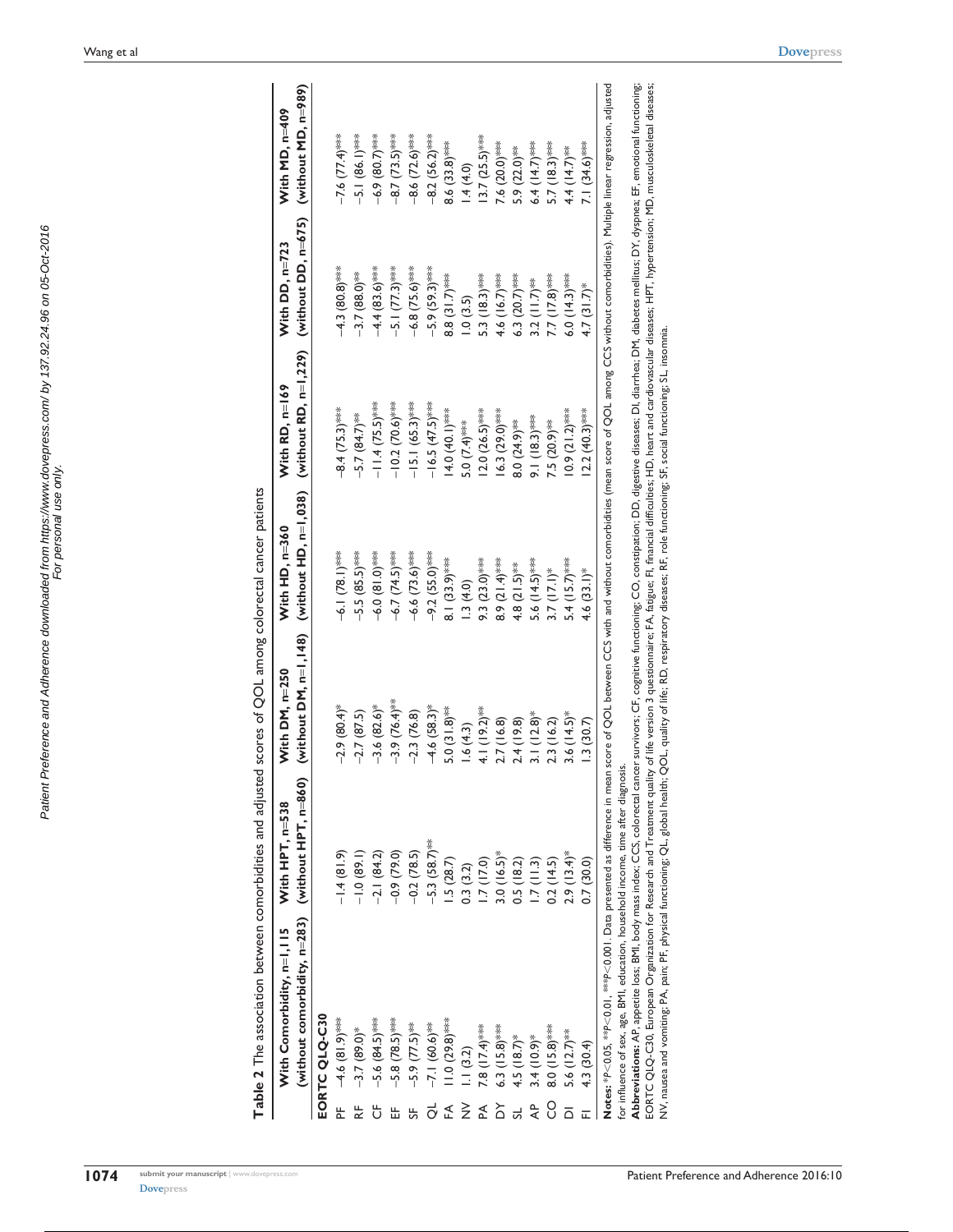and cardiovascular diseases, respiratory diseases, digestive diseases, and musculoskeletal diseases on EORTC QLQ-C30 scores were of a similar magnitude and were larger than the influence of hypertension or diabetes mellitus.

## **Discussion**

Based on our data, comorbidities, including hypertension, diabetes mellitus, heart and cardiovascular diseases, and respiratory, digestive, and musculoskeletal diseases, were quite common among CCS. This study showed that Chinese CCS with certain comorbidities such as cardiovascular, respiratory, digestive, and musculoskeletal diseases had lower QOL.

Previous studies suggested that age, income, educational level, marital status, and other variables had influence on QOL in cancer survivors.<sup>30,31</sup> The main purpose of this study was to understand the impact of comorbidities on QOL; therefore, we used multiple linear regression models to control the effects of sociodemographic characteristics.

Cancer survivors with comorbidities have different clinical and health care needs than those without comorbidities. Moreover, cancer survivors tend to have more than one comorbidity.<sup>32,33</sup> In our study,  $\sim 80\%$  of CCS had at least one comorbidity, and nearly 40% had more than three comorbidities. Noticeably, more than half of the CCS had digestive diseases, which was the most common comorbid condition in our sample. Therefore, in order to enhance QOL of CCS, more attention should be paid to their comorbidities, especially digestive disorders. It is crucial to implement a comprehensive management program for chronic diseases and address the overall issues rather than apply stopgap and piecemeal solutions.

Chronic diseases are the major causes of death and disability worldwide. Chronic diseases, such as cancer, heart disease, stroke, diabetes mellitus, and respiratory diseases, share major risk factors in the field of unhealthy lifestyles, including tobacco use, unhealthy diet, physical inactivity, and lack of access to preventive care that are beyond genetics and social inequalities. With rapid modernization in the People's Republic of China, changes in people's lifestyle have been blamed for the increase in the prevalence of colorectal cancer.<sup>34</sup> High caloric intake and physical inactivity are suspected to be the associated factors of colorectal disease and known to often result in many other comorbidities, for example, diabetes mellitus, hypertension, dyslipidemia, coronary heart disease, gallbladder disease, arthritis, and constipation.<sup>35-38</sup> Our previous studies have also clearly indicated that the comorbidities and unhealthy lifestyle have negative influence on QOL among cancer survivors.39,40 The CCS with or without comorbidities should build a healthier lifestyle.

The association between the comorbidities and colorectal cancer challenges the old oncology treatment paradigms that solely focus on the disease itself. Collaborative chronic disease management models emphasize the continuity of long-term care and a good relationship between the patient and the provider, in which the patient is empowered to take an active role in their ongoing care such as making lifestyle changes;41,42 such models may be particularly appropriate to improve the QOL of cancer survivors.

Admittedly, there were some limitations in our study. First, all participants were recruited from one Cancer Rehabilitation Club, even though it has  $\sim$ 13,500 cancer survivor members from all 17 districts in Shanghai. We acknowledge that selection bias may affect the study results. Second, the information on cancer staging is not available, so we are unable to examine the association between cancer staging and QOL. Future study should collect information on cancer staging and conduct analysis to determine the relationship between cancer staging and QOL. Finally, the validity of self-reported comorbidities could be questionable.<sup>43</sup> Participants were asked to answer the questions related to morbidities based on clinical diagnosis. These self-report comorbidity items could be a viable tool to collect comorbidity data.44 However, we still lack a mechanism to double check the correctness of answers. In addition, we did not report about those who had comorbidities, how many were treated, and how well the disease was controlled. Other issues were that cancer staging and the type of treatment received were not controlled in the model. The internal validity may be affected to a certain extent.

# **Conclusion**

There exists an association between comorbidities and QOL among Chinese CCS, and participants with comorbidities generally reported lower QOL scores. These findings underscore the importance of collaborative chronic disease management for CCS.

# **Acknowledgments**

We would like to thank the Shanghai Cancer Rehabilitation Club for supporting this study. We are very grateful to all CCS who willingly and generously gave their time. This study was supported by grants from the National Social Science Foundation of China (Award Number 13CSH076) and Shanghai Municipal Commission of Health and Family Planning (Award Number 20134068).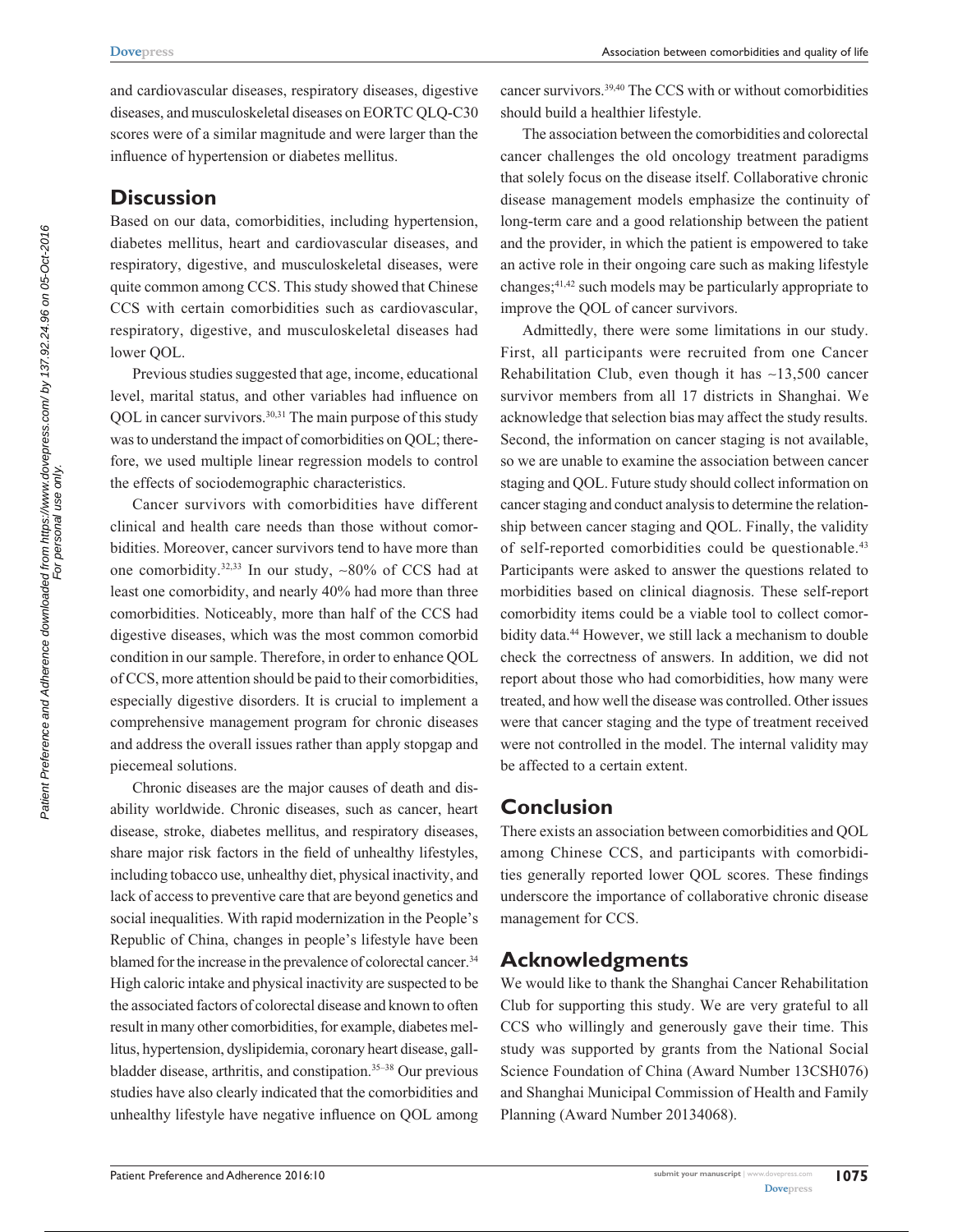# **Disclosure**

The authors report no conflicts of interest in this work.

## **References**

- 1. Ferlay J, Soerjomataram I, Dikshit R. Cancer incidence and mortality worldwide: sources, methods and major patterns in GLOBOCAN 2012. *Int J Cancer*. 2015;136(5):359–386.
- 2. Center MM, Jemal A, Ward E. International trends in colorectal cancer incidence rates. *Cancer Epidemiol Biomarkers Prev*. 2009;18(6): 1688–1694.
- 3. Han X, Huang C, Zhao J, Ding Y, Zhang H, Cao G. Incidence and survival of colorectal carcinoma among permanent residents in Yangpu District of Shanghai, from 2002 to 2012. *Zhonghua Liu Xing Bing Xue Za Zhi*. 2014;35(3):289–294.
- 4. American Cancer Society. *Cancer Facts and Figures, 2013*. Atlanta, GA: American Cancer Society Inc; 2014.
- 5. Smith-Gagen J, Cress RD, Drake CM, Romano PS, Yost KJ, Ayanian JZ. Quality-of-life and surgical treatments for rectal cancer – a longitudinal analysis using the California cancer registry. *Psychooncology*. 2010; 19(8):870–878.
- 6. Wilson TR, Alexander DJ, Kind P. Measurement of health-related quality of life in the early follow-up of colon and rectal cancer. *Dis Colon Rectum*. 2006;49(11):1692–1702.
- 7. Ramsey SD, Berry K, Moinpour C, Giedzinska A, Andersen MR. Quality of life in long term survivors of colorectal cancer. *Am J Gastroenterol*. 2002;97(5):1228–1234.
- 8. Roila F, Cortesi E. Quality of life as a primary end point in oncology. *Ann Oncol*. 2001;12(Suppl 3):S3–S6.
- 9. Piccirillo JF. Importance of comorbidity in head and neck cancer. *Laryngoscope*. 2000;110(4):593–602.
- 10. Charlson ME, Pompei P, Ales KL, MacKenzie CR. A new method of classifying prognostic comorbidity in longitudinal studies: development and validation. *J Chronic Dis*. 1987;40(5):373–383.
- 11. Jansen L, Koch L, Brenner H, Ardnt V. Quality of life among longterm  $(\geq 5$  years) colorectal cancer survivors – systematic review. *Eur J Cancer*. 2010;46(16):2879–2888.
- 12. Pedrazzani C, Cerullo G, De Marco G, et al. Impact of age-related comorbidity on results of colorectal cancer surgery. *World J Gastroenterol*. 2009;15(45):5706–5711.
- 13. Yabroff KR, Lawrence WF, Clauser S, Davis WW, Brown ML. Burden of illness in cancer survivors: findings from a population-based national sample. *J Natl Cancer Inst*. 2004;96:1322–1330.
- 14. Trentham-Dietz A, Remington PL, Moinpour CM, Hampton JM, Sapp AL, Newcomb PA. Health-related quality of life in female longterm colorectal cancer survivors. *Oncologist*. 2003;8:342–349.
- 15. Gijsen R, Hoeymans N, Schellevis FG, Ruwaard D, Satariano WA, van den Bos GA. Causes and consequences of comorbidity: a review. *J Clin Epidemiol*. 2001;54(7):661–674.
- 16. Kriegsman DM, Deeg DJ, Stalman WA. Comorbidity of somatic chronic diseases and decline in physical functioning: The Longitudinal Aging Study Amsterdam. *J Clin Epidemiol*. 2004;57(1):55–65.
- 17. Fortin M, Lapointe L, Hudon C, Vanasse A, Ntetu AL, Maltais D. Multimorbidity and quality of life in primary care: a systematic review. *Health Qual Life Outcomes*. 2004;2:51.
- 18. Langelaan M, de Boer MR, van Nispen RM, Wouters B, Moll AC, van Rens GH. Impact of visual impairment on quality of life: a comparison with quality of life in the general population and with other chronic conditions. *Ophthalmic Epidemiol*. 2007;14(3):119–126.
- 19. Vissers PA, Thong MS, Pouwer F, Creemers GJ, Slooter GD, van de Poll-Franse LV. Prospectively measured lifestyle factors and BMI explain differences in health-related quality of life between colorectal cancer patients with and without comorbid diabetes. *Support Care Cancer*. 2016;24(6):2591–2601.
- 20. Vissers PA, Thong MS, Pouwer F, Zanders MM, Coebergh JW, van de Poll-Franse LV. The impact of comorbidity on health-related quality of life among cancer survivors: analyses of data from the PROFILES registry. *J Cancer Surviv*. 2013;7(4):602–613.
- 21. Schag CA, Ganz PA, Wing DS, Sim MS, Lee JJ. Quality of life in adult survivors of lung, colon and prostate cancer. *Qual Life Res*. 1994; 3(2):127–141.
- 22. Vacek PM, Winstead-Fry P, Secker-Walker RH, Hooper GJ, Plante DA. Factors influencing quality of life in breast cancer survivors. *Qual Life Res*. 2003;12(5):527–537.
- 23. Shanghai Cancer Rehabilitation Club. A brief introduction to the Shanghai Cancer Rehabilitation Cancer Club. Available from: [http://www.shcrc.](http://www.shcrc.cn/webs/field_news.aspx?id=35) [cn/webs/field\\_news.aspx?id](http://www.shcrc.cn/webs/field_news.aspx?id=35)=35. Accessed February 26, 2014.
- 24. Aaronson NK, Ahmedzai S, Bergman B, et al. The European Organization for Research and Treatment of Cancer QLQ-C30: a quality-of-life instrument for use in international clinical trials in oncology. *J Natl Cancer Inst*. 1993;85(5):365–376.
- 25. Bottomley A. *The EORTC Quality of Life Group*. *EORTC QLQ-C30 Scoring Manual*. 3rd ed. Brussels: EORTC Publications; 2001.
- 26. Luo N, Fones CS, Lim SE, Xie F, Thumboo J, Li SC. The European Organization for Research and Treatment of Cancer Quality of Life Questionnaire (EORTC QLQ-c30): validation of English version in Singapore. *Qual Life Res*. 2005;14(4):1181–1186.
- 27. Arraras JI, Suárez J, Arias-de-la-Vega F, et al. The EORTC Quality of Life Questionnaire for patients with colorectal cancer: EORTC QLQ-CR29 Validation Study for Spanish patients. *Clin Transl Oncol*. 2011; 13:50–56.
- 28. Jocham HR, Dassen T, Widdershoven G, Halfens RJG. Reliability and validity of the EORTC QLQ-C30 in palliative care cancer patients. *Cent Eur J Med*. 2009;4(3):348–357.
- 29. Wan C, Meng Q, Yang Z, et al. Validation of the simplified Chinese version of EORTC QLQ-C30 from the measurements of five types of inpatients with cancer. *Ann Oncol*. 2008;19(12):2053–2060.
- 30. Montazeri A, Hole DJ, Milroy R, McEwen J, Gillis CR. Quality of life in lung cancer patients: does socioeconomic status matter? *Health Qual Life Outcomes*. 2003;1:19.
- 31. Jordhøy MS, Fayers P, Loge JH, Saltnes T, Ahlner-Elmqvist M, Kaasa S. Quality of life in advanced cancer patients: the impact of sociodemographic and medical characteristics. *Br J Cancer*. 2001;85: 1478–1485.
- 32. Guralnik JM, LaCroix AZ, Everett DF, Kovar M. *Aging in the Eighties: The Prevalence of Co-morbidity and Its Association With Disability*. *Hyattsville, Md: National Center for Health Statistics; Advance Data From Vital and Health Statistics*, No. 170. Hyattsville, MD: National Center for Health Statistics; 1989.
- 33. Schellevis FG, van der Velden J, van de Lisdonk E, van Eijk JT, van Weel C. Comorbidity of chronic diseases in general practice. *J Clin Epidemiol*. 1993;46:469–473.
- 34. Goh KL. Changing trends in gastrointestinal disease in the Asia-Pacific region. *J Dig Dis*. 2007;8(4):179–185.
- 35. Whittemore AS, Wu-Williams AH, Lee M, et al. Diet, physical activity, and colorectal cancer among Chinese in North America and China. *J Natl Cancer Inst*. 1990;82(11):915–926.
- 36. Lyon JL, Mahoney AW, West DW, et al. Energy intake: its relationship to colon cancer risk. *J Natl Cancer Inst*. 1987;78(5):853–861.
- 37. Slattery ML, Abd-Elghany N, Kerber R, Schumacher MC. Physical activity and colon cancer: a comparison of various indicators of physical activity to evaluate the association. *Epidemiology*. 1990;1(6): 481–485.
- 38. Le Marchand L, Wilkens LR, Kolonel LN, Hankin JH, Lyu LC. Associations of sedentary lifestyle, obesity, smoking, alcohol use, and diabetes with the risk of colorectal cancer. *Cancer Res*. 1997;57(21): 4787–4794.
- 39. Wang JW, Gong XH, Ding N, et al. The influence of comorbid chronic diseases and physical activity on quality of life in lung cancer survivors. *Support Care Cancer*. 2015;23:1383–1389.
- 40. Wang JW, Sun L, Li J, et al. Comorbid chronic diseases and their associations with quality of life among gynecological cancer survivors. *BMC Public Health*. 2015;15:965.
- 41. Fisher EB, Brownson CA, O'Toole ML, Shetty G, Anwuri VV, Glasgow RE. Ecological approaches to self-management: the case of diabetes. *Am J Public Health*. 2005;95:1523–1535.